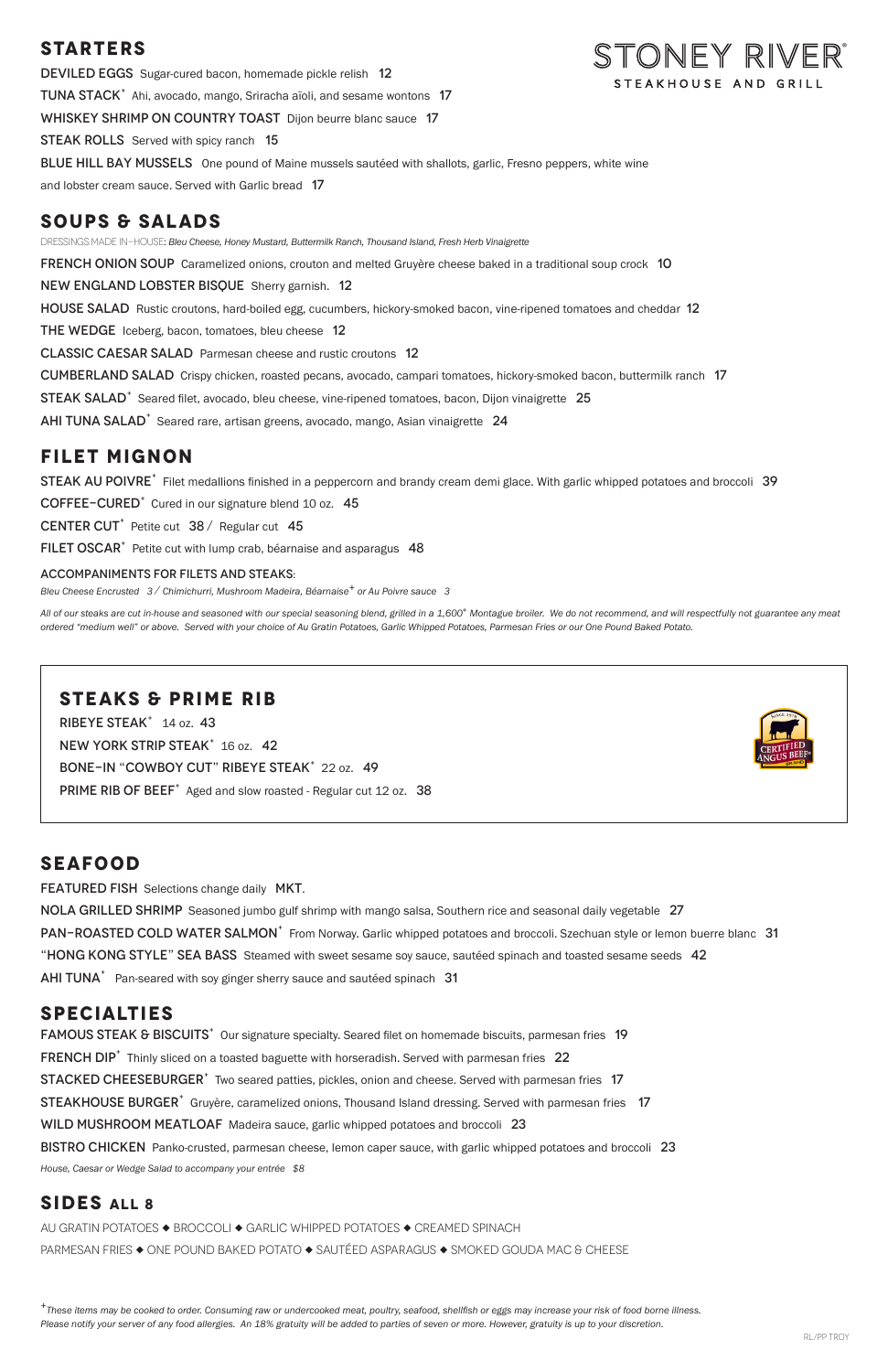# REDS

#### CABERNET SAUVIGNON & CABERNET BLENDS

J. LOHR "LOS OSOS" – Paso Robles 11/41 MARKHAM – Napa Valley 14/53 DUCKHORN VINEYARDS – Napa Valley 75 TWOMEY CELLARS – Napa Valley 75 PRIDE MOUNTAIN - Napa County 100 PLUMPJACK - Napa Valley 100

H3 – Horse Heaven Hills 11/41 QUILT – Napa Valley 13/49 HALL - Napa Valley 15/57 AUSTIN HOPE – Paso Robles 17/65 HONIG – Napa Valley 18/69 THREE RIVERS – Columbia Valley 45 STARMONT - Napa Valley 50 JOSEPH CARR – Paso Robles 55 MT. VEEDER - Napa Valley 60 SEQUOIA GROVE - Napa Valley 65 RAMEY – Napa Valley 90 CHALK HILL *ESTATE RED* – Chalk Hill 95 GHOST BLOCK - Oakville, Napa Valley 98 RIDGE *ESTATE* – Santa Cruz Mountains 100 PAPILLON *BY ORIN SWIFT* – Napa Valley 105 KULETO *ESTATE* – Napa Valley 105 CHAPPELLET "SIGNATURE" – Napa Valley 110 ZD – Napa Valley 110 ROUND POND – Rutherford, Napa Valley 115 LANCASTER *ESTATE* – Napa Valley 125 CAYMUS VINEYARDS – Napa Valley 130 CADE *HOWELL MOUNTAIN* – Napa Valley 160 SEBASTIANI "CHERRY BLOCK" – Sonoma Valley 180 PAUL HOBBS - Napa Valley 190 SILVER OAK - Napa Valley 195 NICKEL & NICKEL *SULLENGER VINEYARD* – Napa Valley 200 MERCURY HEAD *BY ORIN SWIFT* – Napa Valley 200 MERUS – Napa Valley 270 CAYMUS VINEYARDS SPECIAL SELECTION – Napa Valley 275

#### **MERLOT**

BREWER-CLIFTON - Sta. Rita Hills 80 TALLEY *RINCON VINEYARD* – Arroyo Grande Valley, California 90 DOMAINE SERENE "YAMHILL CUVEE" – Willamette Valley 92 BELLE GLOS *CLARK AND TELEPHONE* – Russian River Valley 95 BIG TABLE FARM – Willamette Valley 98 MERRY EDWARDS – Russian River 100 WILLIAMS SELYEM - Sonoma County 175 KOSTA BROWNE – Russian River Valley 190

#### PINOT NOIR

BÖEN – Russian River Valley 12/43 ANGELS INK – Monterey, California 13/47 BELLE GLOS "BALADE" – Santa Rita Hills 16/59 FLOWERS – Sonoma Coast 17/63 SIDURI – Willamette Valley 40 CHALK HILL – Sonoma Coast 45 CHALONE *ESTATE* – Chalone AVA 47 ELOUAN – Oregon 48 THE FOUR GRACES - Willamette Valley 52 SANFORD **ESTATE** - Sta. Rita Hills 55 FOLEY *RANCHO SANTA ROSA* – Sta. Rita Hills 55 ETUDE *GRACE BENOIST RANCH* – Carneros 70

#### ZINFANDEL

BERAN – Sonoma County 11/41 KLINKER BRICK "OLD VINE" – Lodi 13/49 SALDO – California 50 RIDGE *LYTTON SPRINGS* – Dry Creek Valley 65 ROBERT BIALE VINEYARDS "BLACK CHICKEN" – Napa Valley 65

# RED WINES CONTINUED...

#### OTHER INTERESTING REDS

ALTA VISTA "VIVE" MALBEC – Mendoza Argentina 11/41 MOLLYDOOKER "TWO LEFT FEET" – McLaren Vale, Australia 13/49 CATENA MALBEC – Mendoza, Argentina 13/49 INDIA INK *BY KULETO* – Lake County 15/57 THE PRISONER – Califonia 18/69 DON NICANOR "NIETO SENETINER" MALBEC – Mendoza, Argentina 35 SKYSIDE RED BLEND – North Coast 40 L'ECOLE N° 41 SYRAH – Columbia Valley 45 8 YEARS IN THE DESERT *BY ORIN SWIFT* – California 60 ABSTRACT *BY ORIN SWIFT* – California 65 CAYMUS-SUISUN "GRAND DURIF" PETITE SYRAH – Suisun Valley, California 90 MOLLYDOOKER "ENCHANTED PATH" – McLaren Vale, Australia 115 MOLLYDOOKER "VELVET GLOVE" – McLaren Vale, Australia 285

# WHITES

#### CHAMPAGNE & SPARKLING

LA MARCA PROSECCO – DOC Vento 10/37 LUCIEN ALBRECHT BRUT ROSÉ – AOC Crémant d'Alsace 12/45 DOMAINE CHANDON *SPLIT* – California 13/~ VEUVE CLICQUOT YELLOW LABEL – France 17/65 SCHRAMSBERG BLANC DE BLANC - North Coast 65 PERRIER-JOUËT GRAND BRUT - Epernay, France 68 LOUIS ROEDERER BRUT PREMIER – Reims, France 70 POL ROGER RESERVE - Epernay, France 85 MOËT & CHANDON NECTAR IMPÉRIAL ROSÉ – Epernay, France 95 DOM PERIGNON BRUT – France 280

#### CHARDONNAY

ST. FRANCIS – Sonoma County 11/41 CHALK HILL – Russian River Valley 12/45 CHALONE *ESTATE* – Chalone AVA 13/49 FRANK FAMILY – Carneros 14/53 ZD – California 15/57 FOLEY *RANCHO SANTA ROSA* – Sta. Rita Hills 45 GARY FARRELL - Russian River Valley 60 RAMEY *RITCHIE VINEYARD* – Russian River Valley 68 CHALK HILL *ESTATE BOTTLED* – Chalk Hill 70 PATZ & HALL *DUTTON RANCH* – Russian River Valley 75 CAKEBREAD CELLARS – Napa Valley 75 FLOWERS – Sonoma Coast 78 PLUMPJACK RESERVE - Napa Valley 85 SHAFER *RED SHOULDER RANCH* – Carneros District 90 LEWIS CELLARS - Napa Valley 95 KISTLER *LES NOISELIERS* – Sonoma Coast 115 ZD *RESERVE* – Carneros 120 KOSTA BROWNE "ONE SIXTEEN"– Sonoma Coast 125 FAR NIENTE – Napa Valley 125

#### SAUVIGNON BLANC & FUMÉ BLANC

FERRARI-CARANO FUMÉ BLANC – Sonoma County 10/37 CHALK HILL *ESTATE BOTTLED* – Chalk Hill 12/45 CRAGGY RANGE *TE MUNA ROAD* – New Zealand 13/49 HONIG – Napa valley 40 TWOMEY – Napa/Sonoma County 50 CAKEBREAD CELLARS – Napa Valley 55 CADE – Napa Valley 60 MERRY EDWARDS – Sonoma County 65

## OTHER WHITES & ROSÉ

CHATEAU MIRAVAL ROSÉ – Côtes de Provence 13/49 CHATEAU ST. MICHELLE RIESLING – Columbia Valley 10/37 SCHLOSS VOLLRADS *QUALITÄTSWEIN* RIESLING – Germany 13/49 BARONE "FINI" PINOT GRIGIO - Valdadige, Italy 10/37 MARCO FELLUGA PINOT GRIGIO – Collio, Italy 13/49 JJ PRÜM *WEHLENER SONNENUHR SPÄTLESE* RIESLING – Mosel, Germany 75